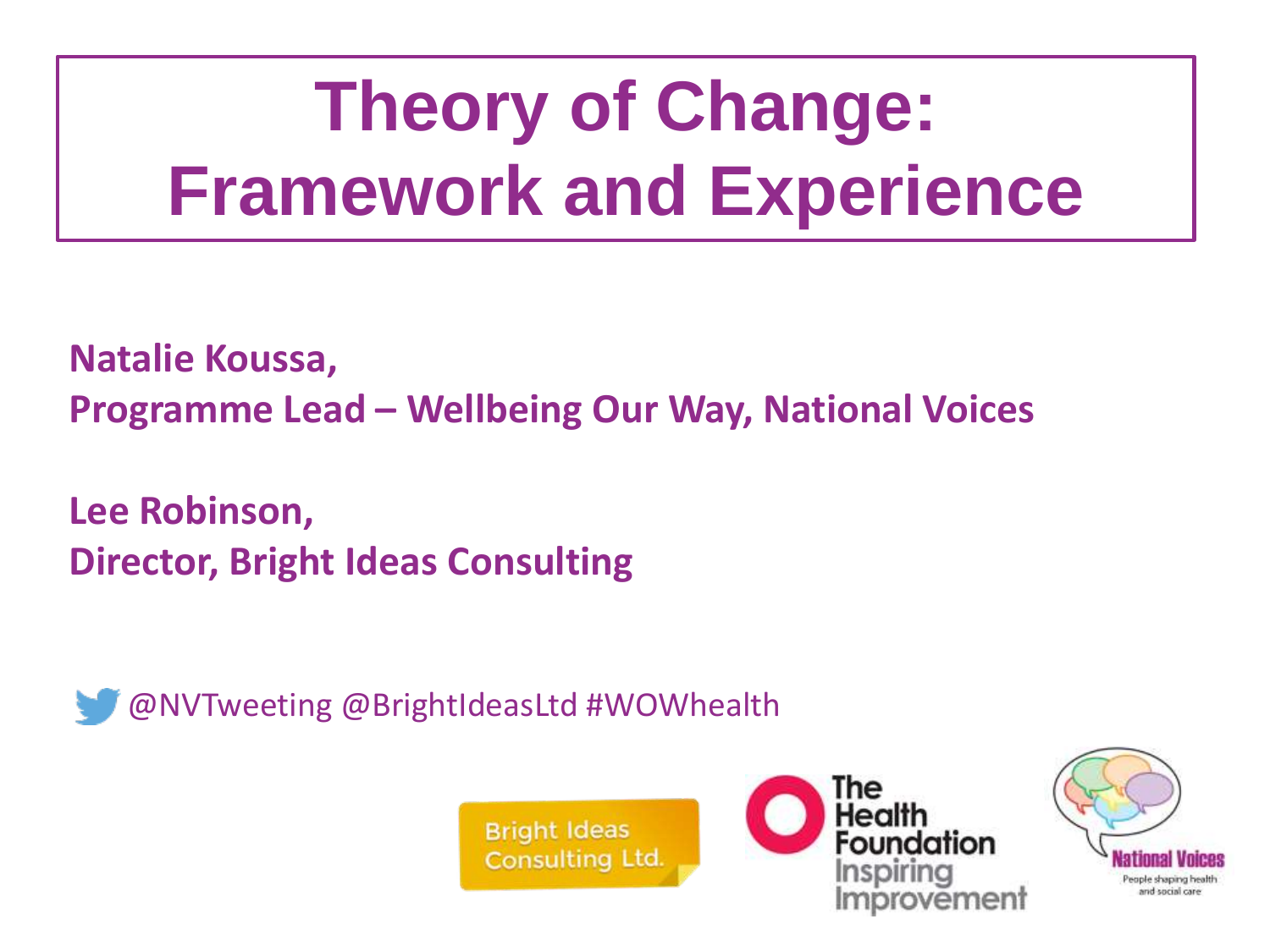**Today's Aims…**

- Explore Theory of Change as a useful framework for articulating the difference you want your project or organisation to make and demonstrating its impact
- Share learning from Wellbeing Our Way's process of developing a theory of change and evaluation framework
- Begin to put the learning into practice
- An opportunity to discuss how Theory of Change relates to your own experience at organisational or project level





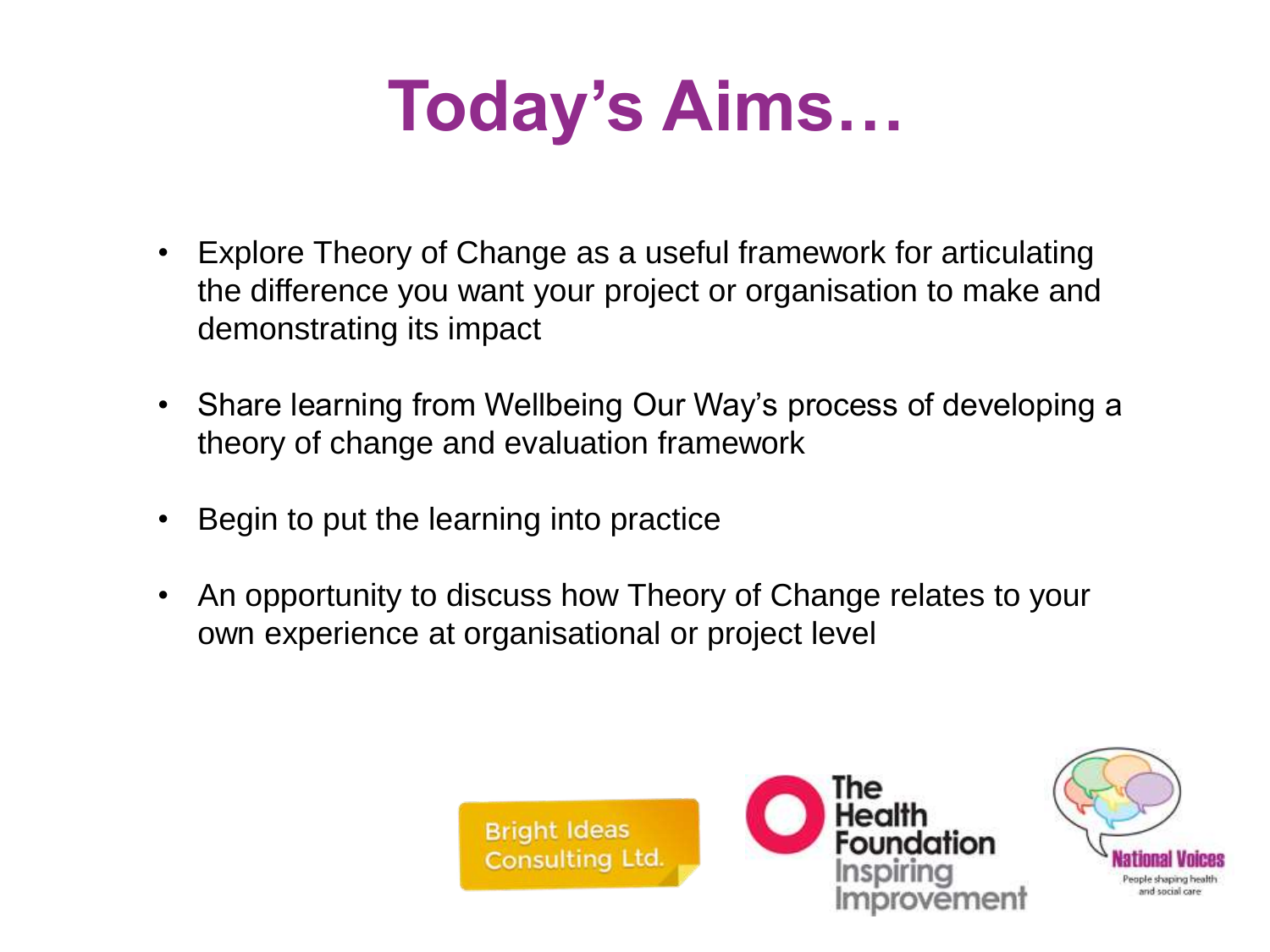# **What is a Theory of Change?**

A theory of change is a way of planning and evaluating the necessary conditions for longterm and complex changes to occur. It can be a useful participation tool for teams and wider stakeholders.





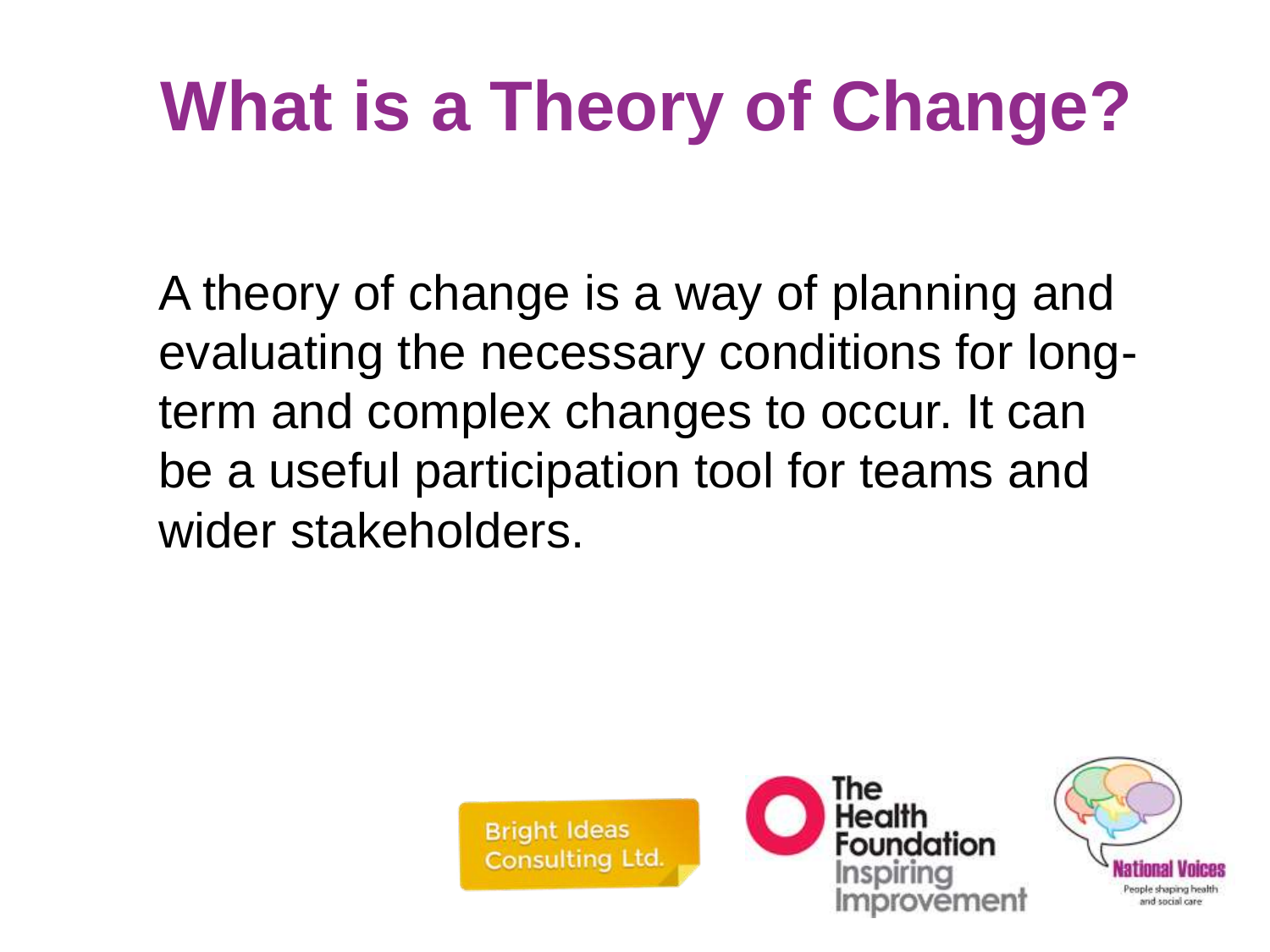# **What's your story?**

#### **Wellbeing Our Way:**

- 1. Model of Impact
- 2. Developing a Theory of Change
- 3. Demonstrating the difference the programme is making





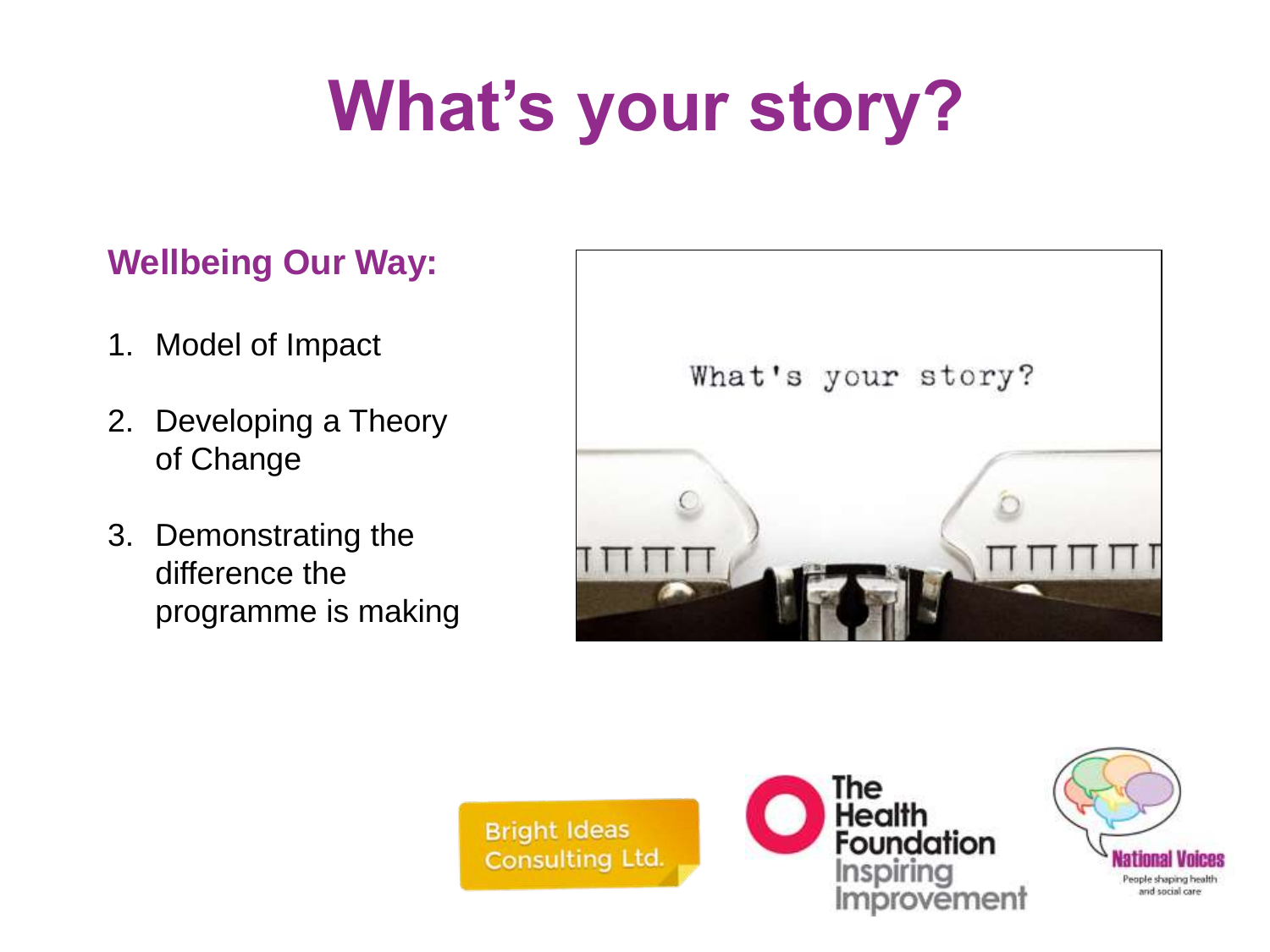#### Vision

This is our vision for society, to which Wellbeing Our Way will contribute. It includes the wider health and social care system, which is outside the direct influence of Wellbeing Our Way.

All people with ongoing mental and physical health needs have as much independence, optimism and control as possible, at all stages of their life.

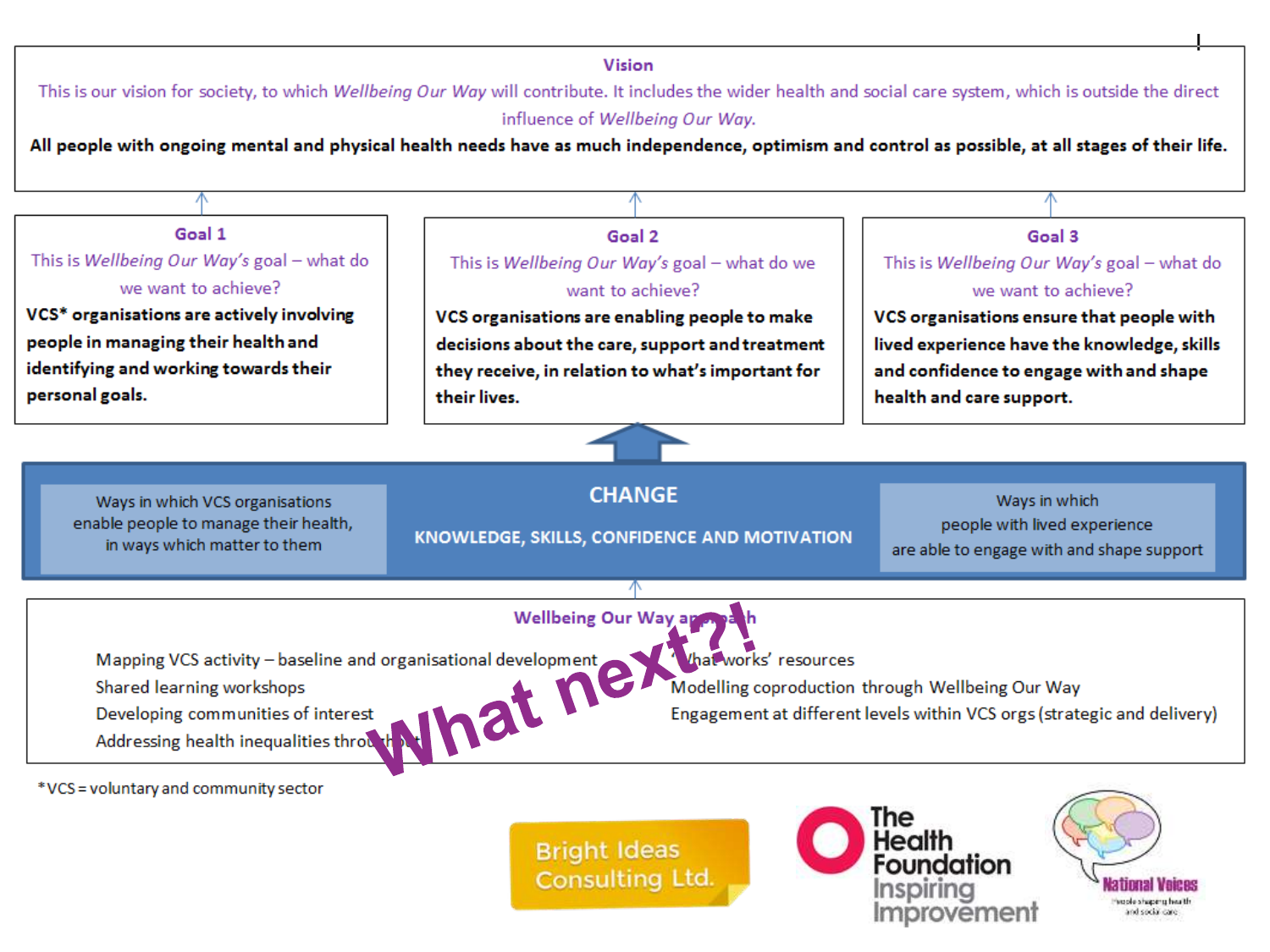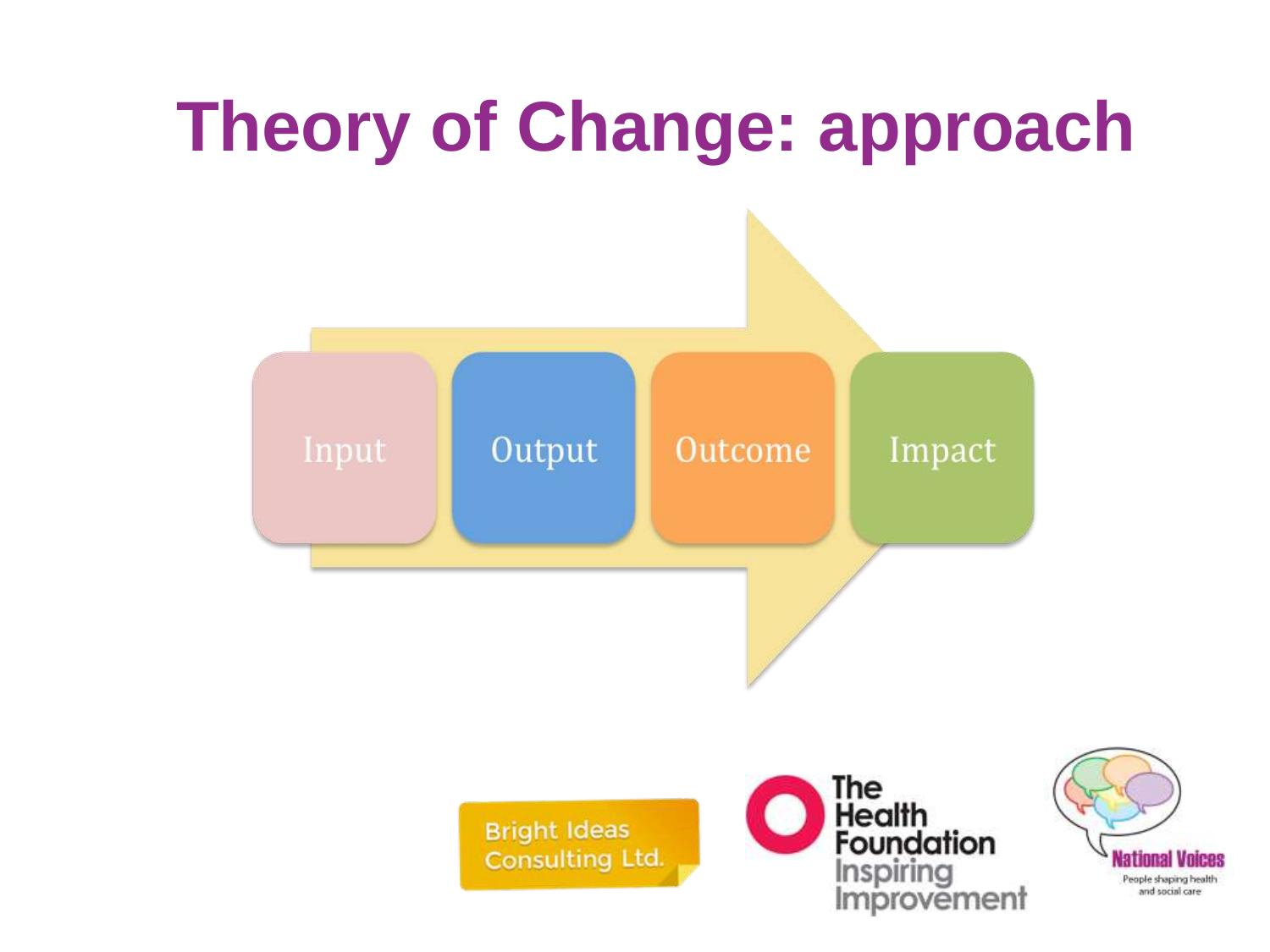## **Theory of Change: in practice**

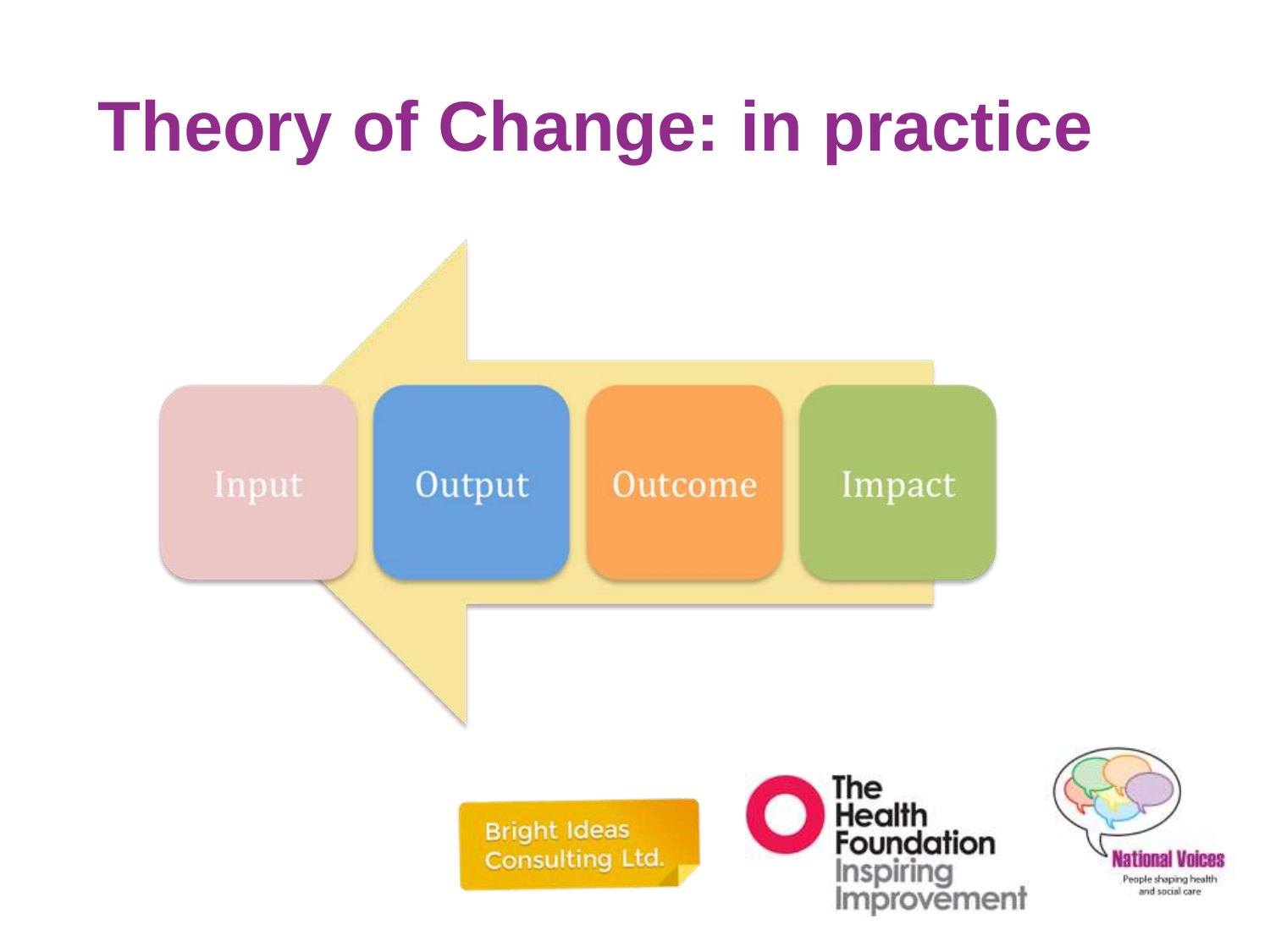





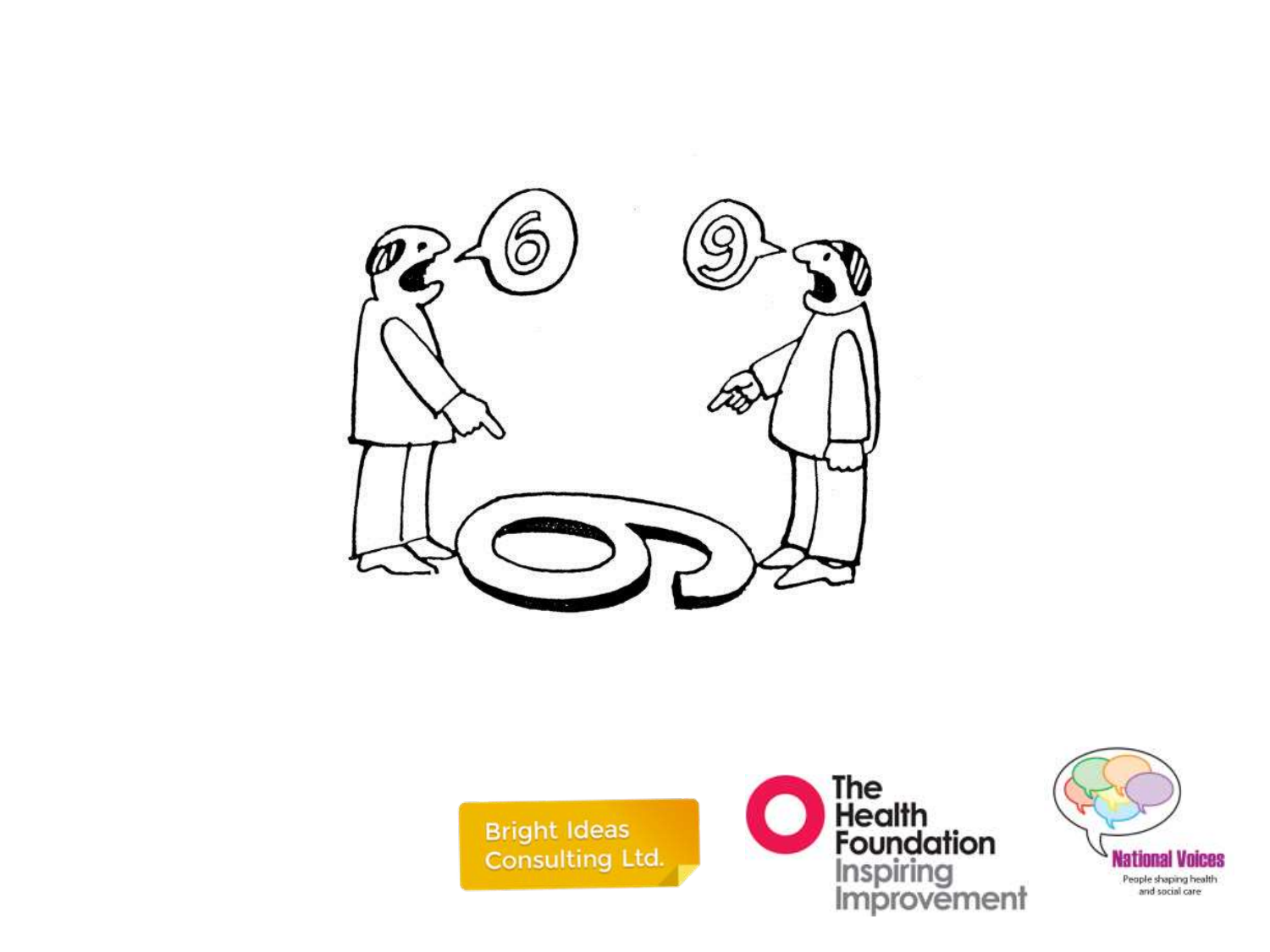

**"Everything should be made as simple as possible, but not simpler" - Einstein**





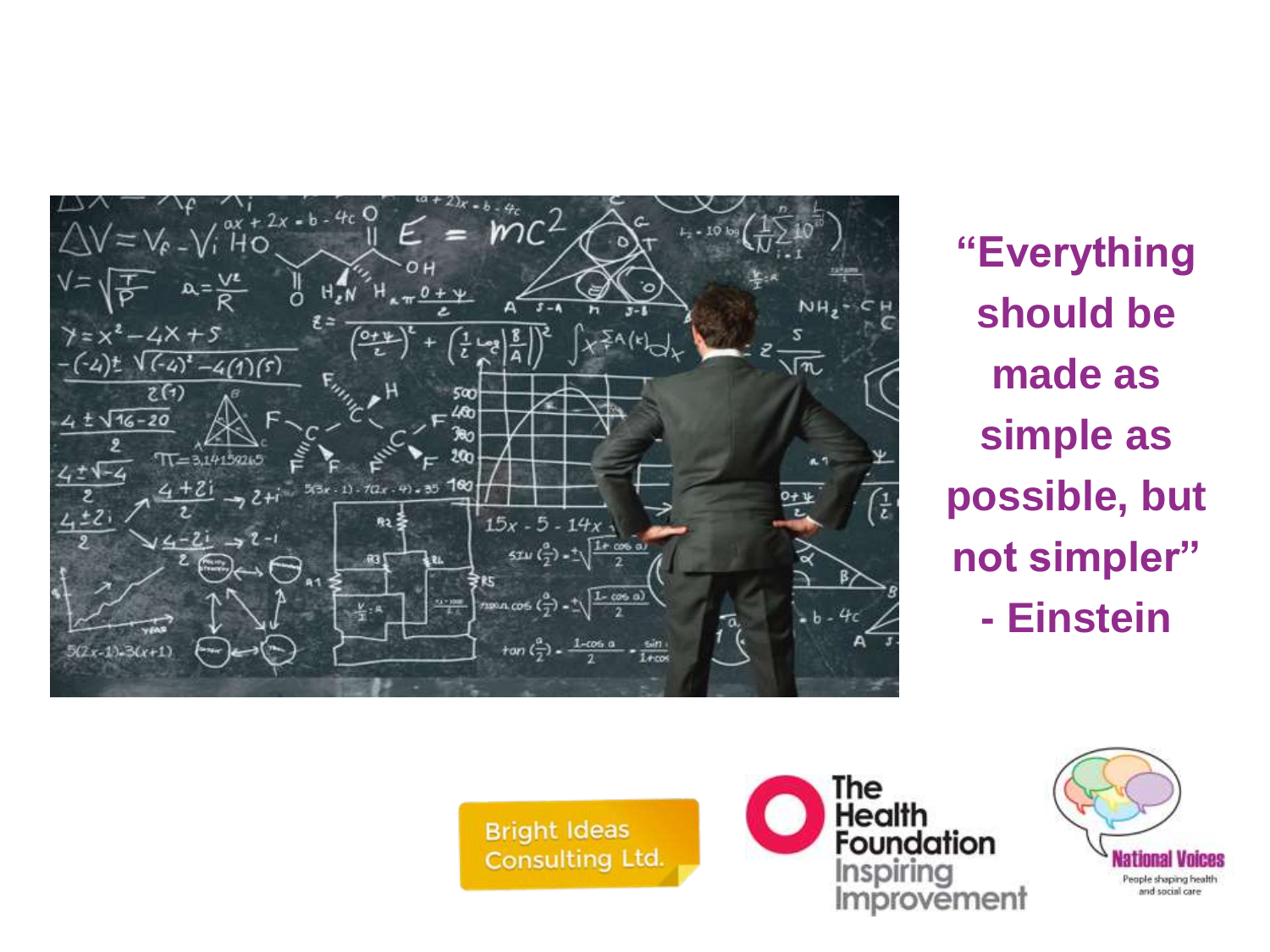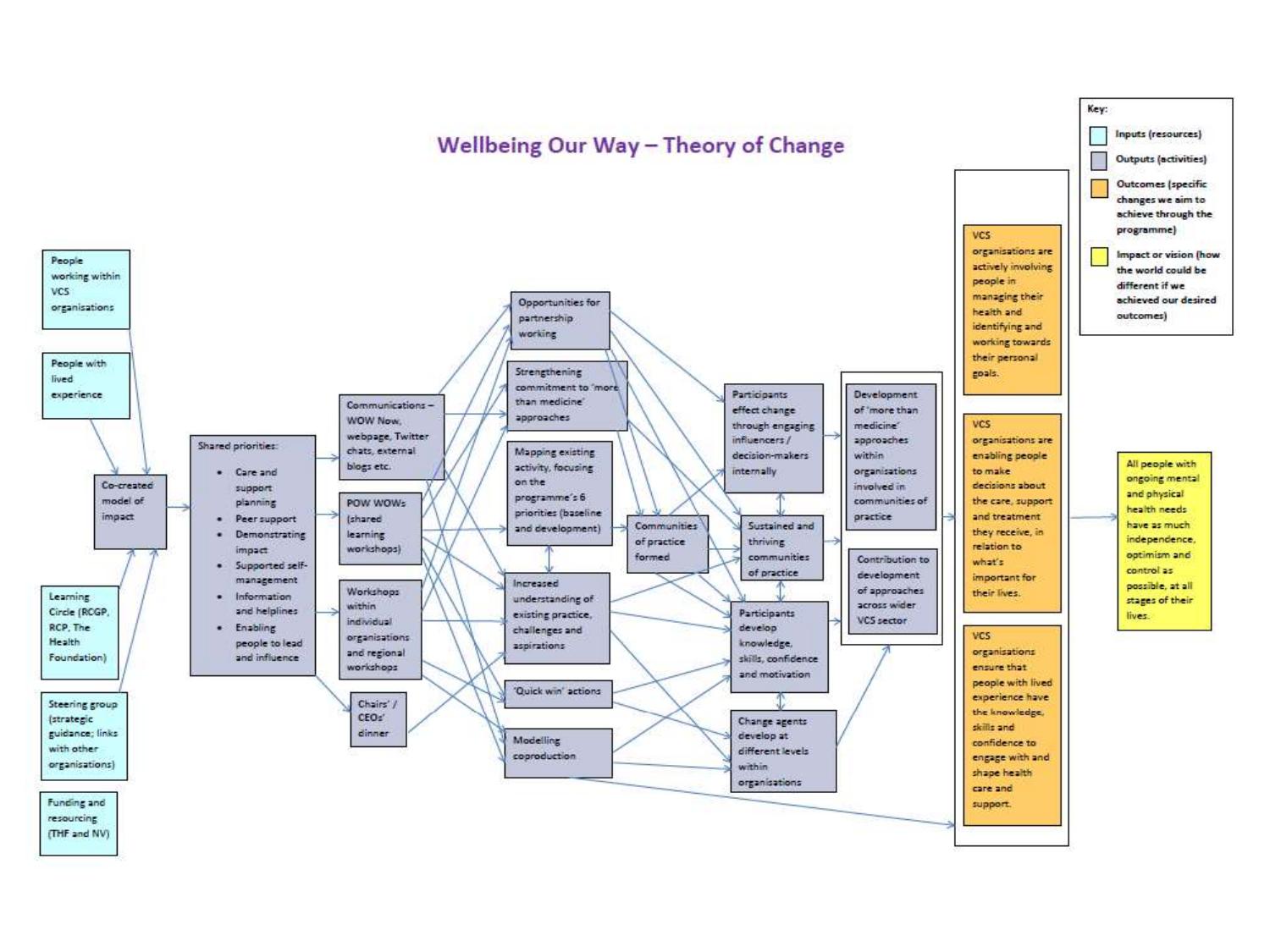







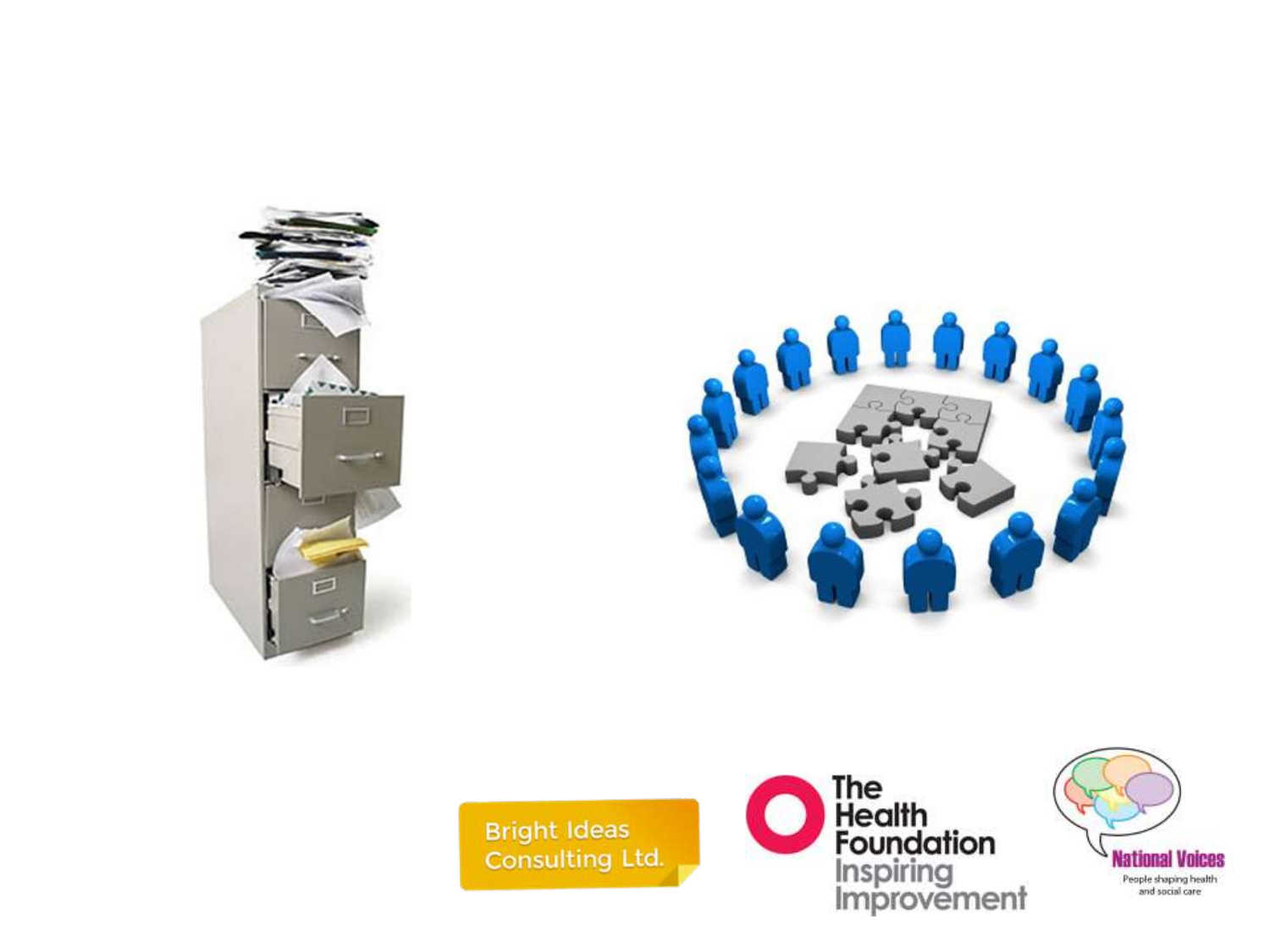





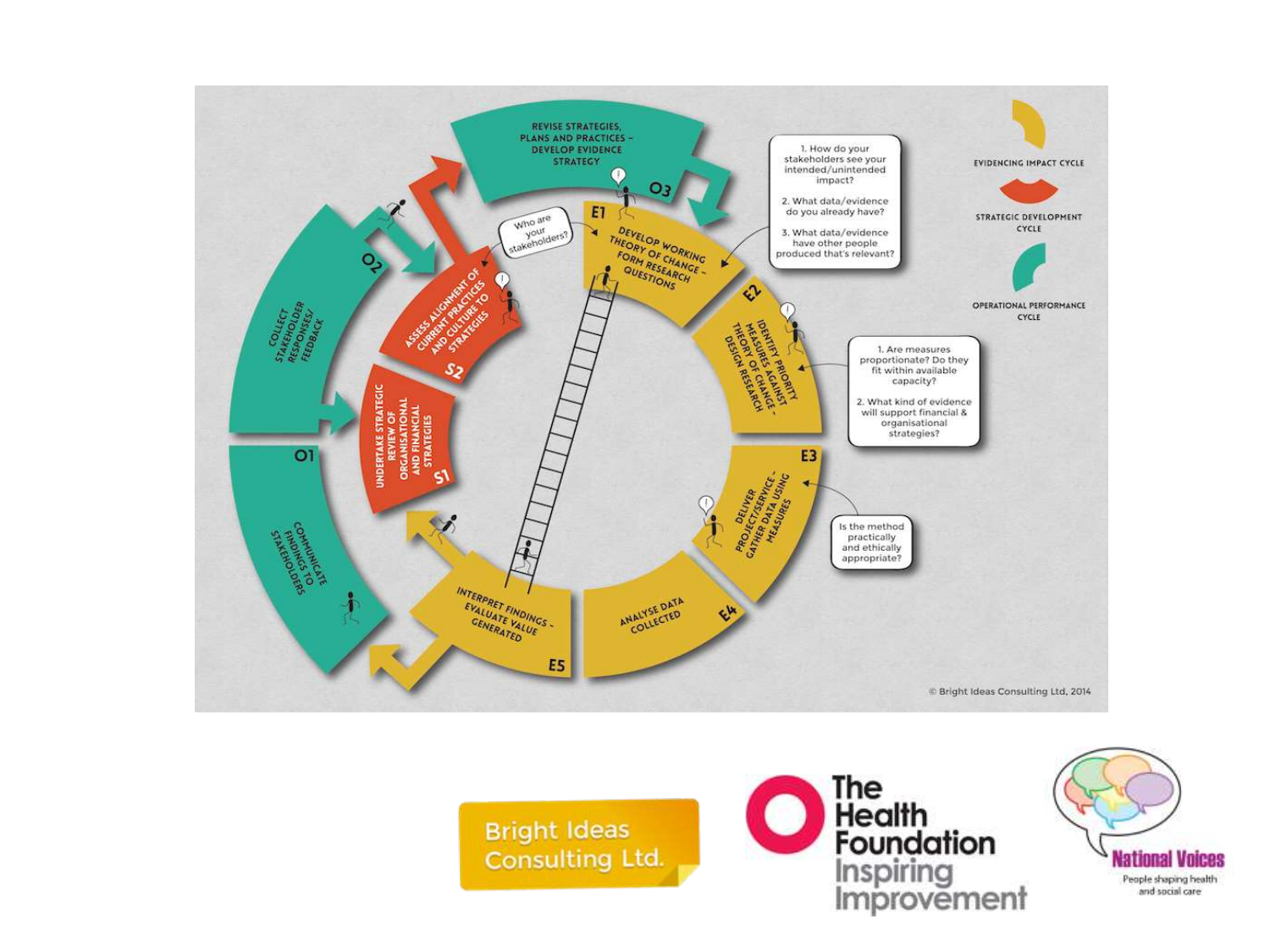## **What are the evidence needs of your stakeholders?**





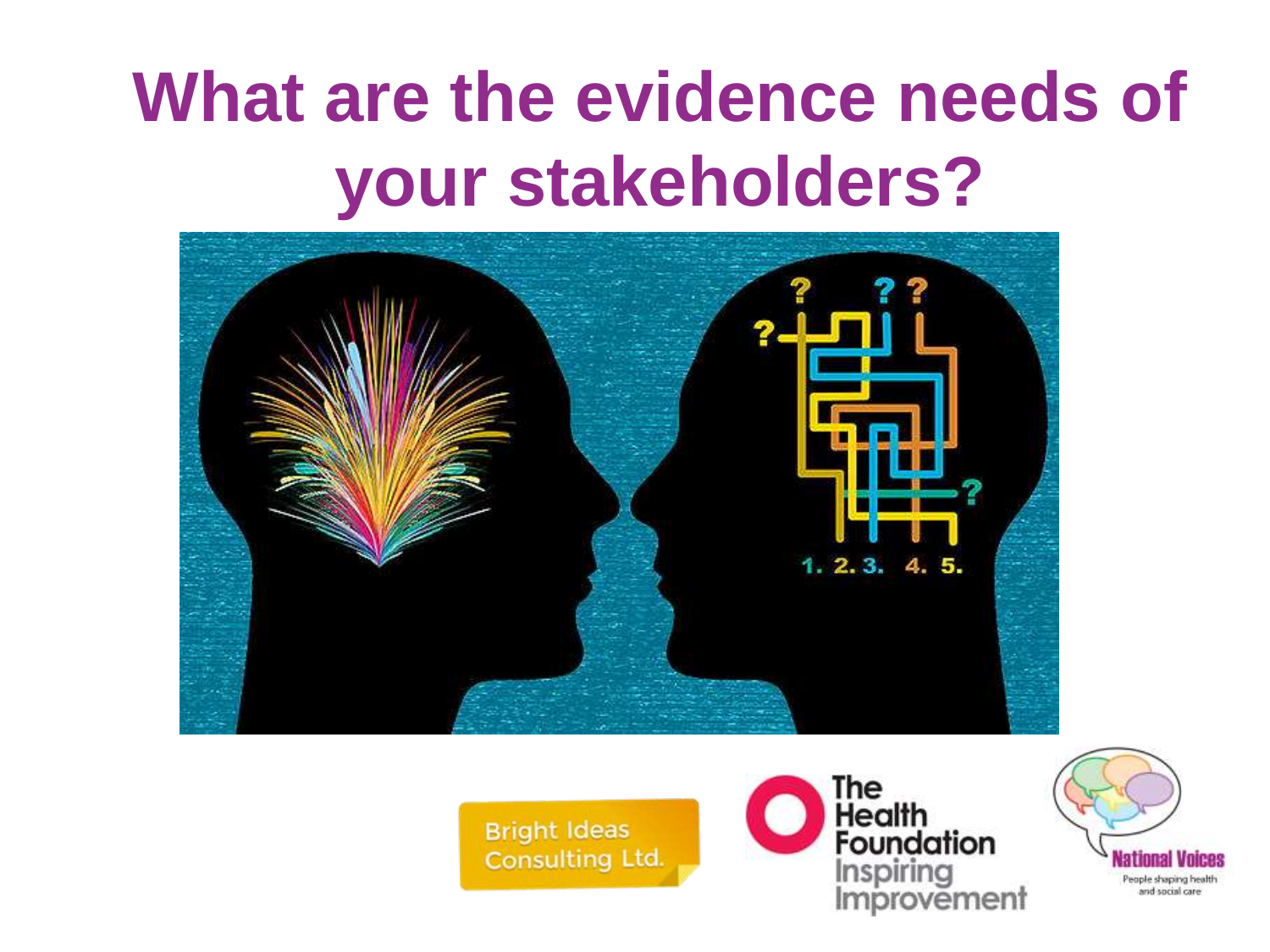# **Choosing Measures**

- **Validity** are we measuring what we think we're measuring?
- **Reliability** can we repeat the test and get the same result?
- **Relevance** how will the evidence produced be meaningful to important stakeholders?





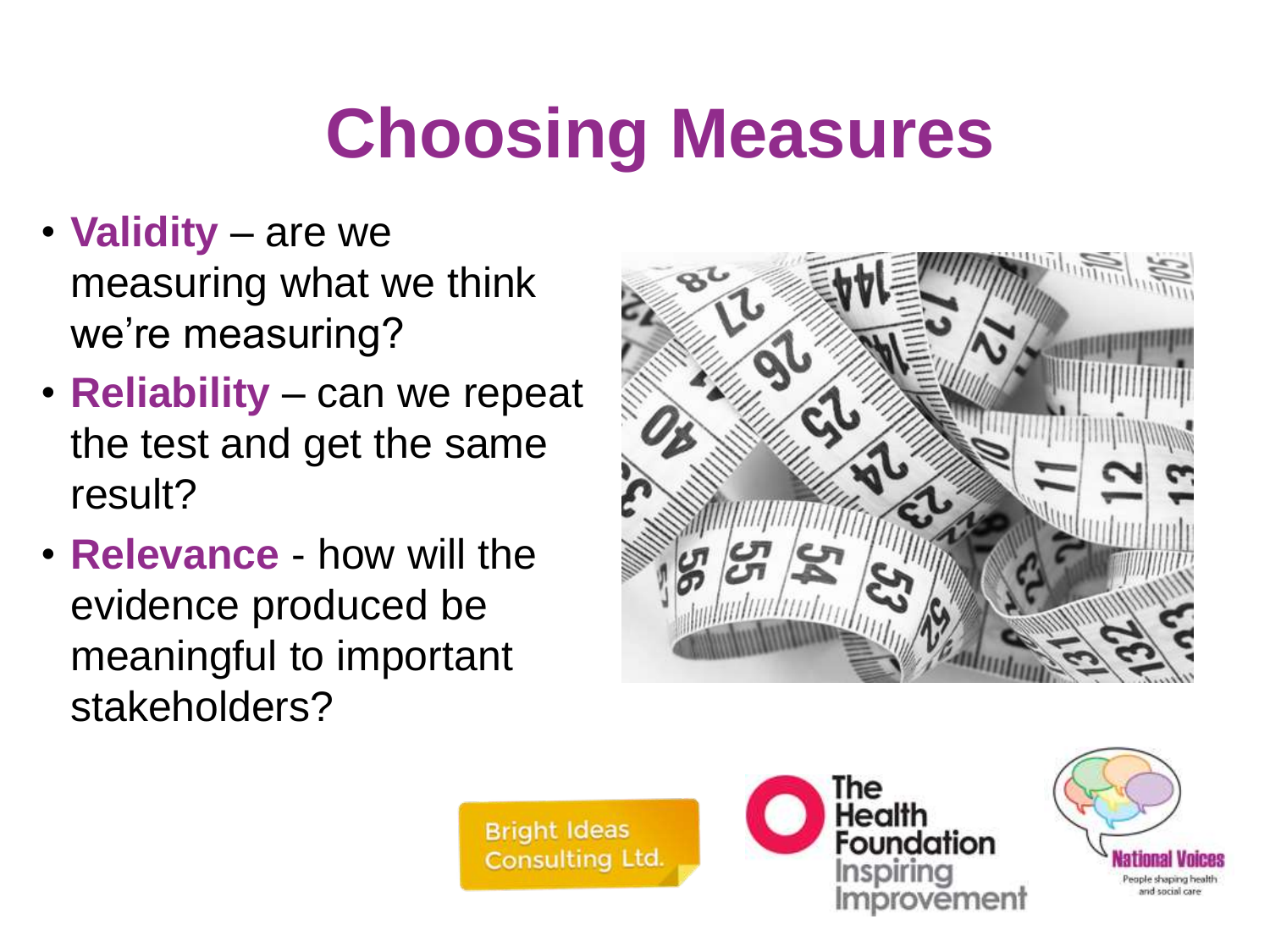### **Prioritising Measures**

#### Strategic **Direction**

• Vision/Mission • Organisational Plans

#### Community

• Changing Needs • Engaging beneficiaries and supporters

#### **Funders**

• Current/ Potential  $\bullet$  Specific Requirements



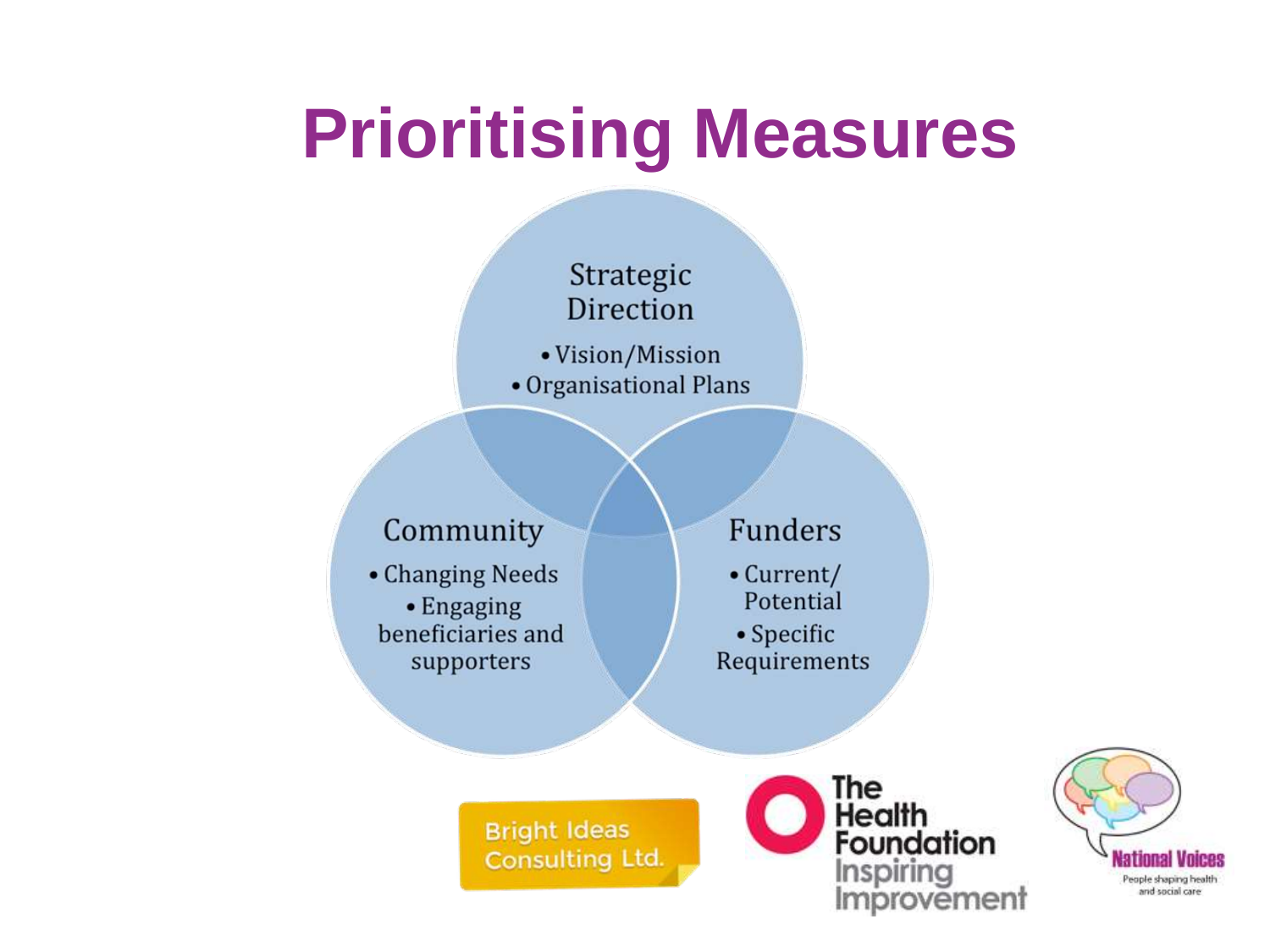### **What are we measuring?**

| ⊕                                                 |                                                   |                                                     |                                                                                |                            |
|---------------------------------------------------|---------------------------------------------------|-----------------------------------------------------|--------------------------------------------------------------------------------|----------------------------|
| <b>Outcome</b>                                    | <b>Outcome</b>                                    | <b>Targets</b>                                      | <b>Collection Methods</b>                                                      | <b>Timeframe</b>           |
|                                                   | <b>Indicators</b>                                 |                                                     |                                                                                |                            |
| Comprehensive                                     | Participants contribute                           | 100 mapping contributions                           | Report re number of contributions to the                                       | In 6 monthly reporting     |
| understanding of existing                         | to the mapping.                                   | during each year of the                             | online mapping space (on new National                                          |                            |
| practice, challenges and                          |                                                   | programme.                                          | Voices website)                                                                |                            |
| aspirations is captured                           |                                                   |                                                     |                                                                                |                            |
| and shared across the                             | The mapping is shared                             | WOW Now (e-newsletter)                              | Report on reach and engagement with                                            | In 6 monthly reporting     |
| <b>VCSE</b> sector.                               | effectively across the<br>sector.                 | extends its mean average<br>reach by 10% each year. | communications materials (including<br>external and programme communications), |                            |
|                                                   |                                                   |                                                     | in line with communications strategy.                                          |                            |
|                                                   | Increased knowledge of                            | Target re number of hits to                         |                                                                                |                            |
|                                                   | what others are doing                             | the WOW webpage to be                               |                                                                                |                            |
|                                                   | contributes to increased                          | developed.                                          |                                                                                |                            |
|                                                   | commitment to 'more                               |                                                     |                                                                                |                            |
|                                                   | than medicine'                                    | Target re Wellbeing Our Way                         |                                                                                |                            |
|                                                   | approaches.                                       | being featured in different                         |                                                                                |                            |
|                                                   |                                                   | external communications                             |                                                                                |                            |
|                                                   |                                                   | outlets in year 2 (e.g. blogs,                      |                                                                                |                            |
|                                                   |                                                   | newsletter features)                                |                                                                                |                            |
|                                                   |                                                   |                                                     |                                                                                |                            |
| <b>Participants develop</b><br>knowledge, skills, | Participants report a<br>positive change in their | 60% of workshop<br>participants rate the            | Workshop feedback forms                                                        | Following each<br>workshop |
| confidence and                                    | knowledge, skills,                                | opportunities for learning                          |                                                                                |                            |
| motivation.                                       | confidence and                                    | within the workshop as                              |                                                                                |                            |
|                                                   | motivation and                                    | 'good' or 'very good'.                              |                                                                                |                            |
|                                                   | attribute this to                                 |                                                     |                                                                                |                            |
|                                                   | involvement in                                    | 60% of those involved                               | Survey of community of practice members                                        | September 2015 and         |
|                                                   | Wellbeing Our Way.                                | through a community of                              |                                                                                | <b>July 2016</b>           |
|                                                   |                                                   | practice report positive                            |                                                                                |                            |
|                                                   |                                                   | change in their knowledge,                          |                                                                                |                            |



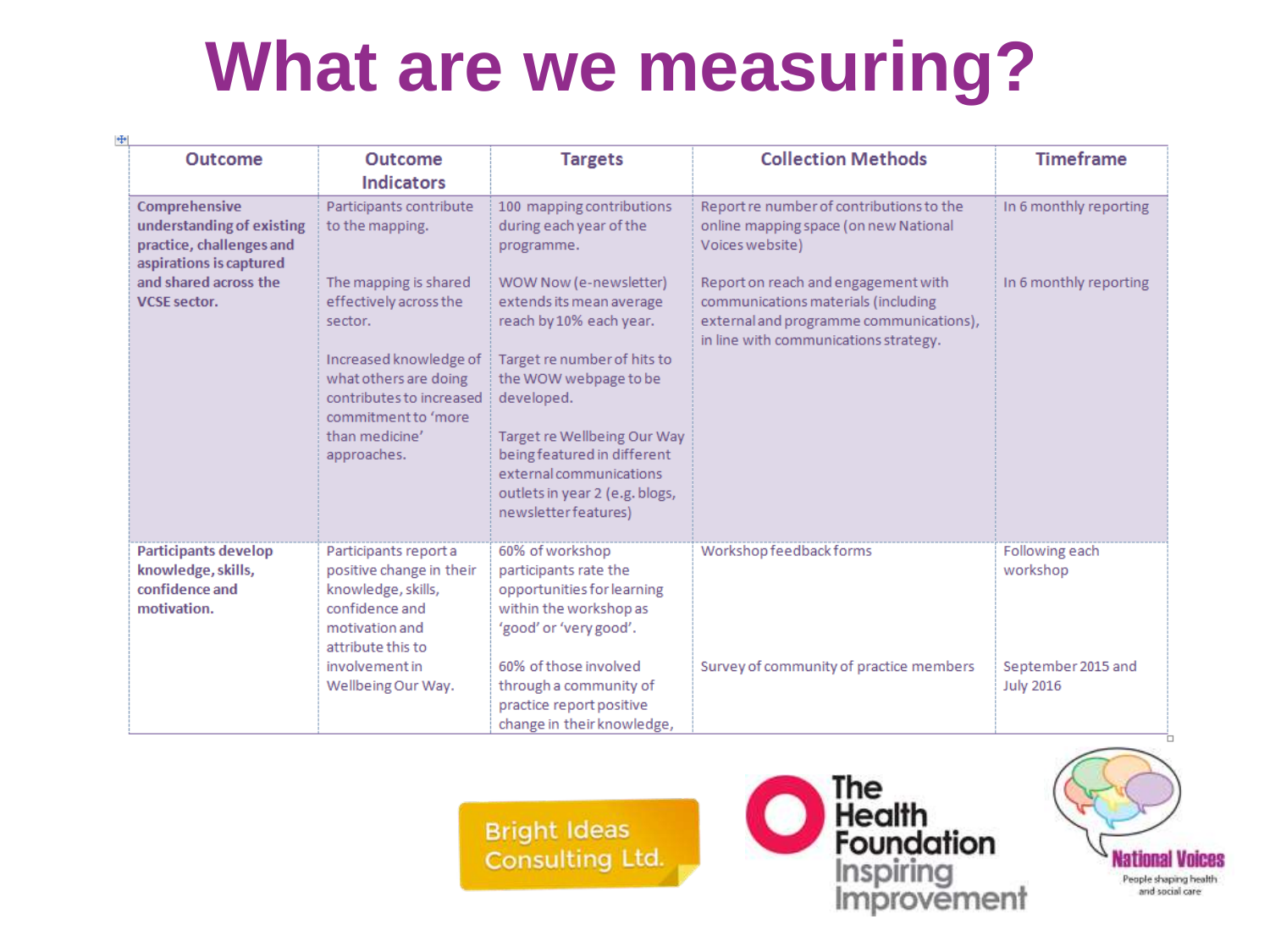### **Prioritising Measures**

Remember to also think about how you capture the **unintended changes** arising from your intervention





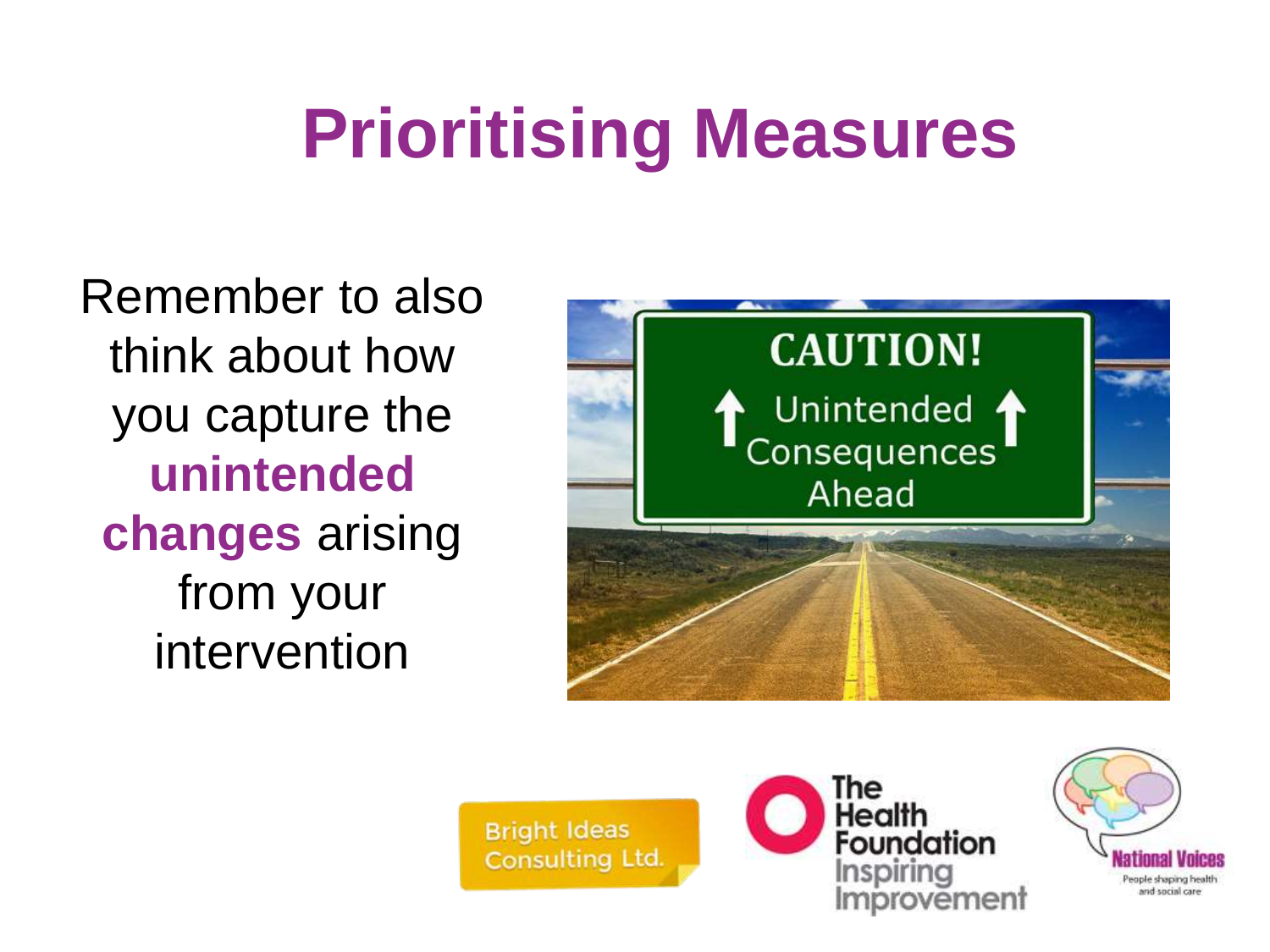### **Some reflections**